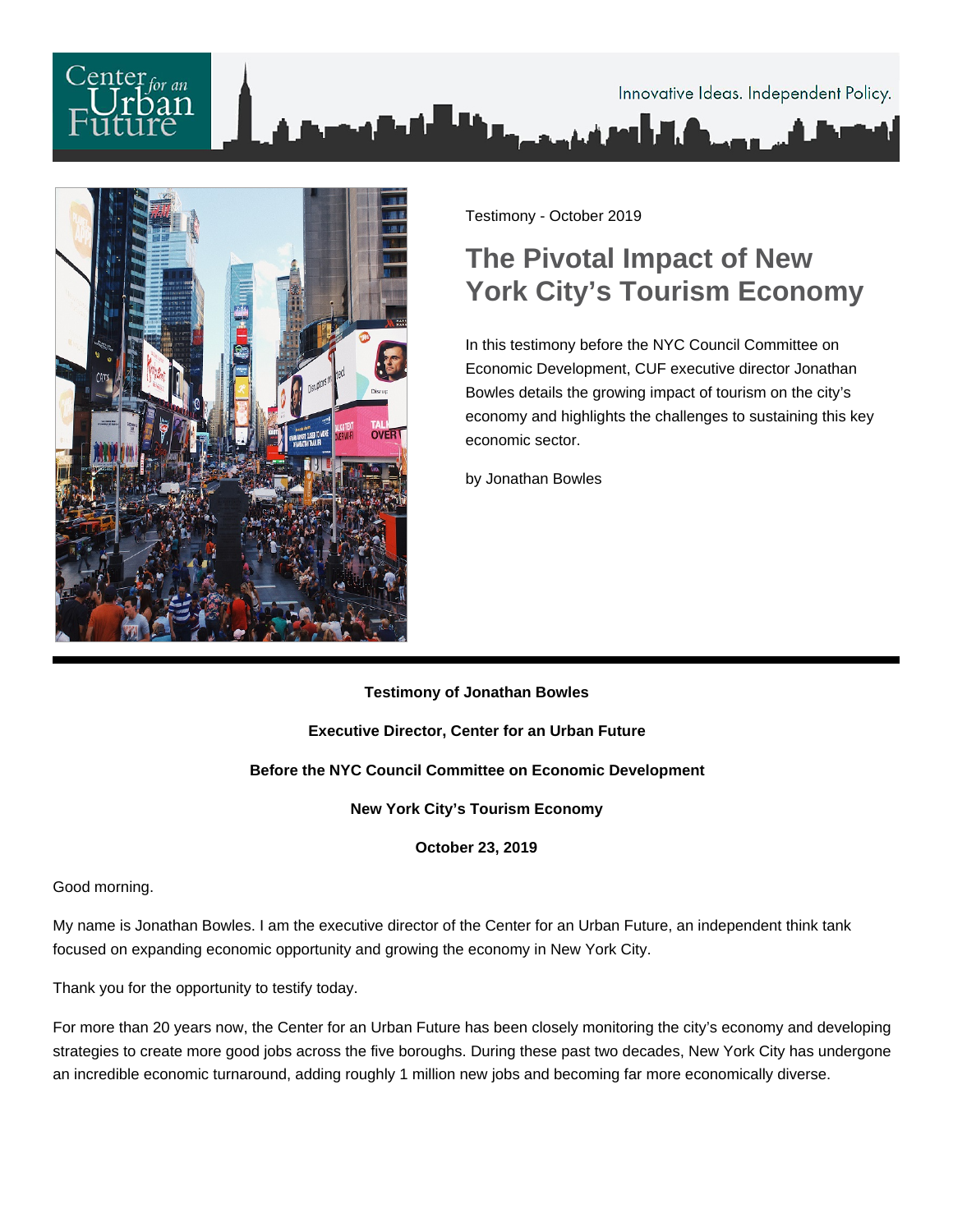Few things have been as important to this economic renaissance—or more overlooked—than the city's booming tourism economy.

Last year, my colleagues and I at the Center for an Urban Future published a report in partnership with Times Square Alliance and the Association for a Better New York which provided a new level of detail about the growing impact of tourism on the city's economy.

Twenty years ago, roughly 33 million tourists visited New York City. Last year, it was over 65 million.

We found that this boom in tourism has spurred hundreds of thousands of jobs. In the process, tourism has gone from a fairly important part of the city's economy to one of the four key engines of the city's economic growth.

Our research showed that there are now 291,000 direct jobs in tourism in New York City, which is more than in finance (which has 268,200) and nearly twice as many jobs as in the city's tech sector (146,000).

We also found that tourism has played a pivotal role in the growth of so many other important sectors.

For instance:

- Tourists are responsible for 24 percent of all credit card sales at New York City restaurants and drinking places. That means that tourism was a big reason why the city added 142,000 jobs at "restaurants and drinking places" since 2000.
- Tourists account for 18 percent of all Visa transactions at retail stores in the city. They account for an even higher share of sales at the department stores (48 percent), electronic stores (35 percent), and sporting goods stores (23 percent).
	- $\circ$  Undoubtedly, tourism was key to the 71,000 jobs created in the retail sector since 2000.
	- In the past few years, tourists have also given local retailers a key source of revenue at a time when many brickand-mortar storefronts are losing business to online purchases.
- The city's museums and historical sites have added 4,500 jobs in the past 15 years—an 86 percent increase—and the growth in tourists has been a key factor. Tourists have been fueling the growth in attendance at cultural institutions. Tourists now comprise 73 percent of visitors to the Museum of Modern Art, 70 percent of visitors to the Whitney Museum of American Art, and 60 per-cent of the Metropolitan Museum of Art's visitors.

Our report also found that tourism has become an increasingly important source of middle-income jobs in New York. As one example, the city is now home to nearly as many hotel jobs, which pay \$62,000 per year on average, as jobs in manufacturing, which pay an average of \$58,000. And while manufacturing has been losing thousands of jobs, the city has added more than 12,000 accommodations jobs since 2000.

No other sector offers as many accessible jobs—with 91 percent of the jobs in industries fueled by tourism open to workers with less than a bachelor's degree.

Tourism is also boosting the economy of all five boroughs. There are now roughly 900 more hotel jobs in Queens today than in the year 2000, an increase of 37 percent. In Brooklyn, hotel jobs have increased by 198 percent, or by 1,300 positions.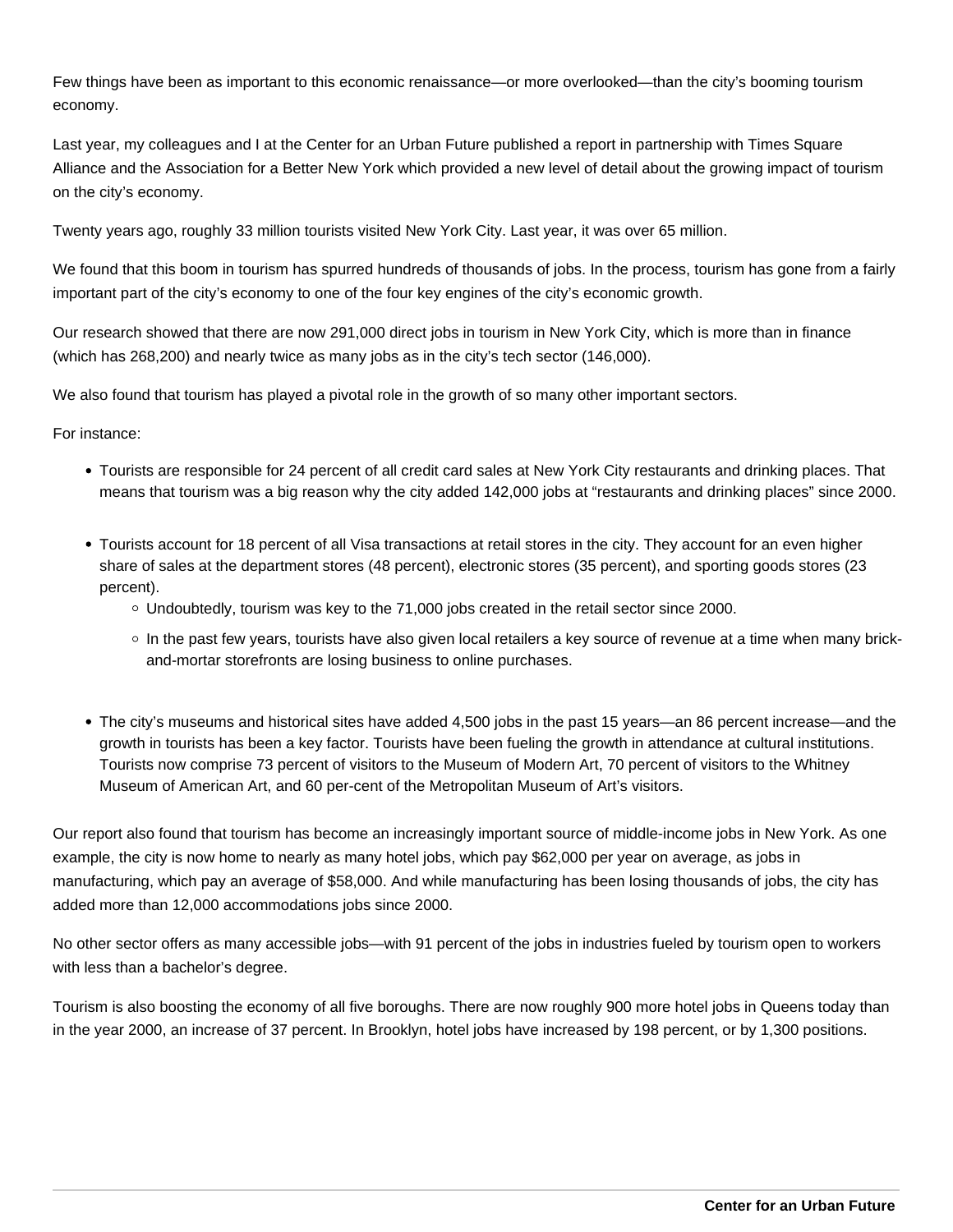Tourists are also visiting neighborhoods across the five boroughs, benefiting local businesses and cultural groups. For instance, tourists now account for 14 percent of Visa purchases at restaurants in Pros-pect Heights and Cobble Hill. In Jackson Heights and Elmhurst, tourists are responsible for 12 percent of all credit card spending in electronics stores and 10 percent of spend-ing in discount stores.

But as important as tourism has become to the city's economy, New York's tourism sector faces several challenges that, if not addressed, could cause tourism to slip and jobs to decline.

Some of the challenges are beyond the city's control, like the deteriorating image of our country across the world.

But many other problems could be addressed locally.

The challenges generally come down to these two things:

- 1. New York has never adequately planned for a city with 60 million tourists a year, or made sufficient investments in its tourism infrastructure to sustain this many annual visitors.
- 2. Tourism has never been a meaningful part of the city's economic development strategy.

New York City is fortunate to have what is arguably the world's most sophisticated tourism promotion agency, NYC & Company. Its work has contributed immensely to the increase in tourism over the past two decades. But funding for the agency has not kept pace with competitors across the globe, and the agency will need sustained revenue to grow its impact in the years ahead.

In addition, many of the challenges facing the tourism sector go well beyond tourism promotion. They require help and support from a range of other city agencies, in particular the city's economic development agency.

That's why we recommend establishing a dashboard for the city's tourism economy. Given the increasing importance of tourism to the city's economy, NYCEDC should develop a top-level tourism dashboard similar to how it produces economic research about other leading industries like healthcare, life sciences and finance. As of now, research organizations like ours have to dig deep to unearth data and trends that would support better planning. A dashboard would address this issue by presenting up-to-date data on job trends across tourism-related industries.

We also believe that establishing an Office of Interagency Tourism Affairs could be valuable if it elevates the importance of the tourism industry as a priority across city agencies, and it is done in a way that empowers NYC & Company.

Most important, the city should create a long-term tourism plan. Adding 32 million tourists over the past two decades leads to a host of specific and addressable challenges: Where to park the tour buses that flood the neighborhoods near Times Square? How to better handle street and sidewalk congestion in tourist-heavy neighborhoods? How to ensure that the boroughs outside Manhattan are prepared to share in the benefits of increased visitation?

New York City should develop a long-term strategic plan that is attuned to the unique challenges of sustaining more than 65 million tourists per year.